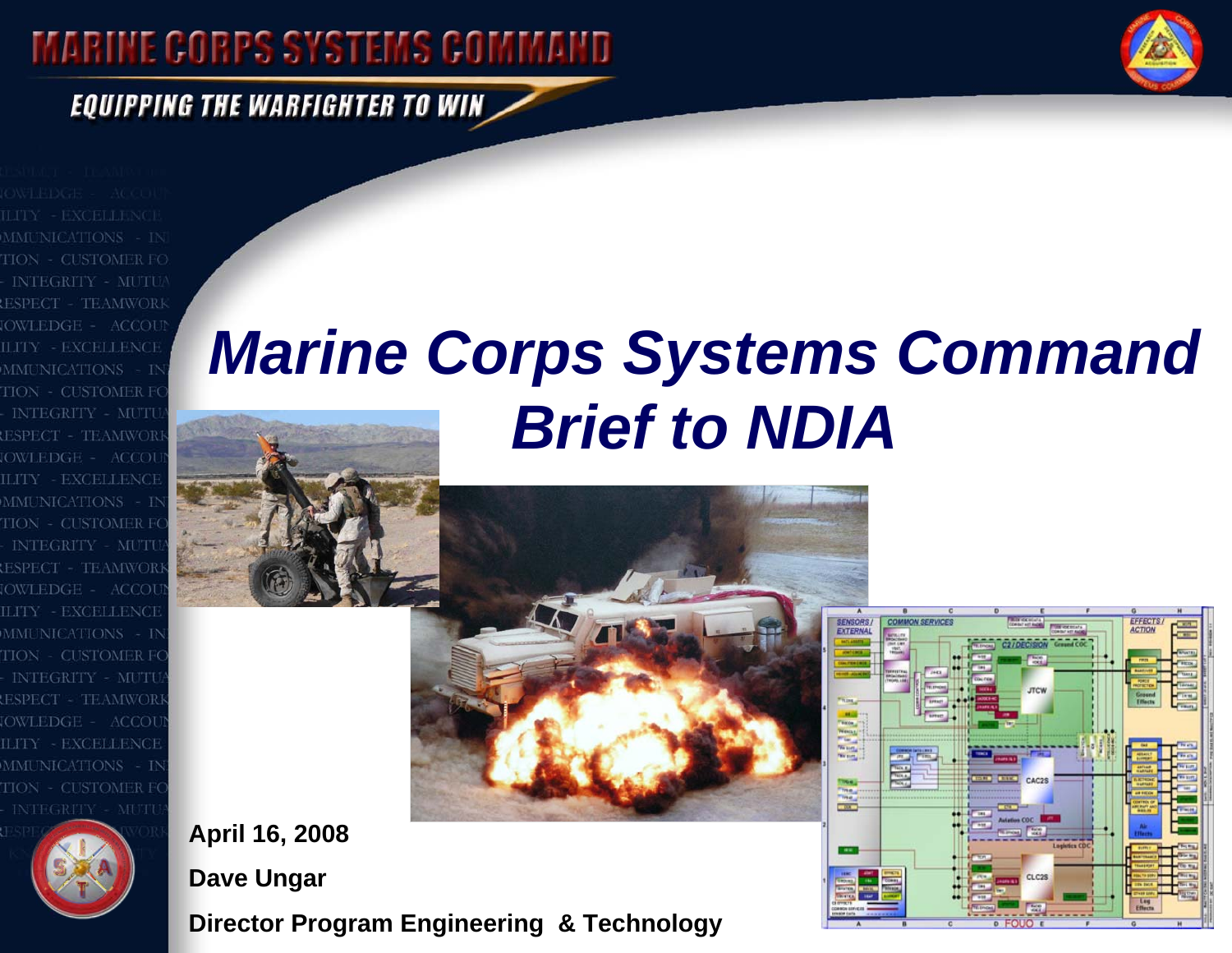### **MARINE CORPS SYSTEMS COMMAND**

#### **EQUIPPING THE WARFIGHTER TO WIN**

### **Organization Chart**